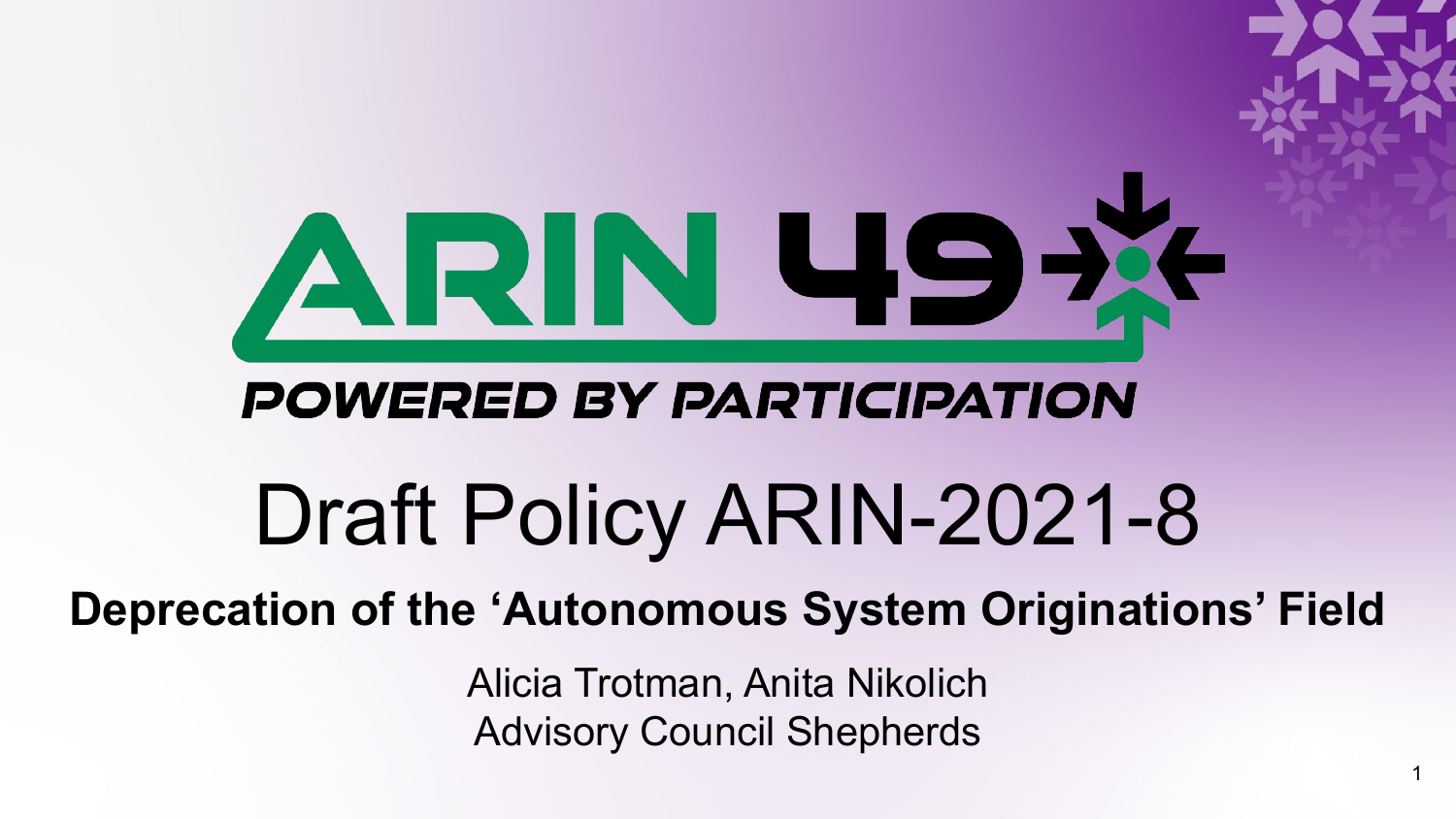## **History**

- Proposal (ARIN-prop-304) 7 July 2021
	- [https://www.arin.net/participate/policy/proposals/2021/ARIN\\_prop\\_304\\_orig/](https://www.arin.net/participate/policy/proposals/2021/ARIN_prop_304_orig/)
- Draft Policy 18 November 2021
	- <https://lists.arin.net/pipermail/arin-ppml/2021-November/069356.html>
- Revision 16 December 2021
	- <https://lists.arin.net/pipermail/arin-ppml/2021-December/069365.html>

Shepherds: Alicia Trotman, Anita Nikolich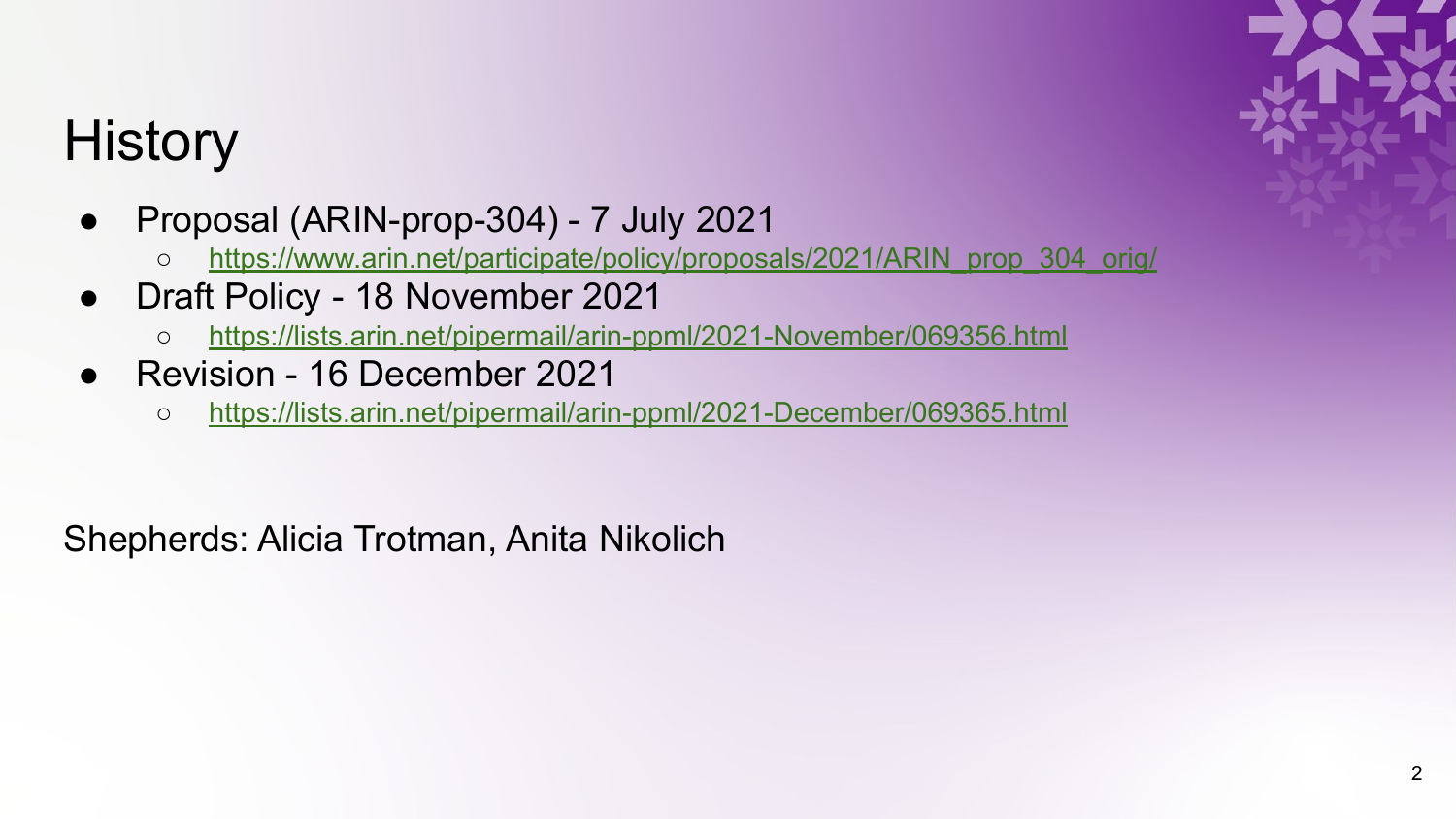#### Problem Statement



In the last two decades ARIN has developed multiple services which provide mechanisms for Internet Number Resource holders to publish information about their routing intentions.

The optional 'OriginAS' field was invented before RPKI existed in practice. At that time, ARIN's Internet Routing Registry (IRR) followed a weak authorization model compared to available and in use today such as RPKI. The 'OriginAS' data was an improvement compared the other mechanisms that were available at that time.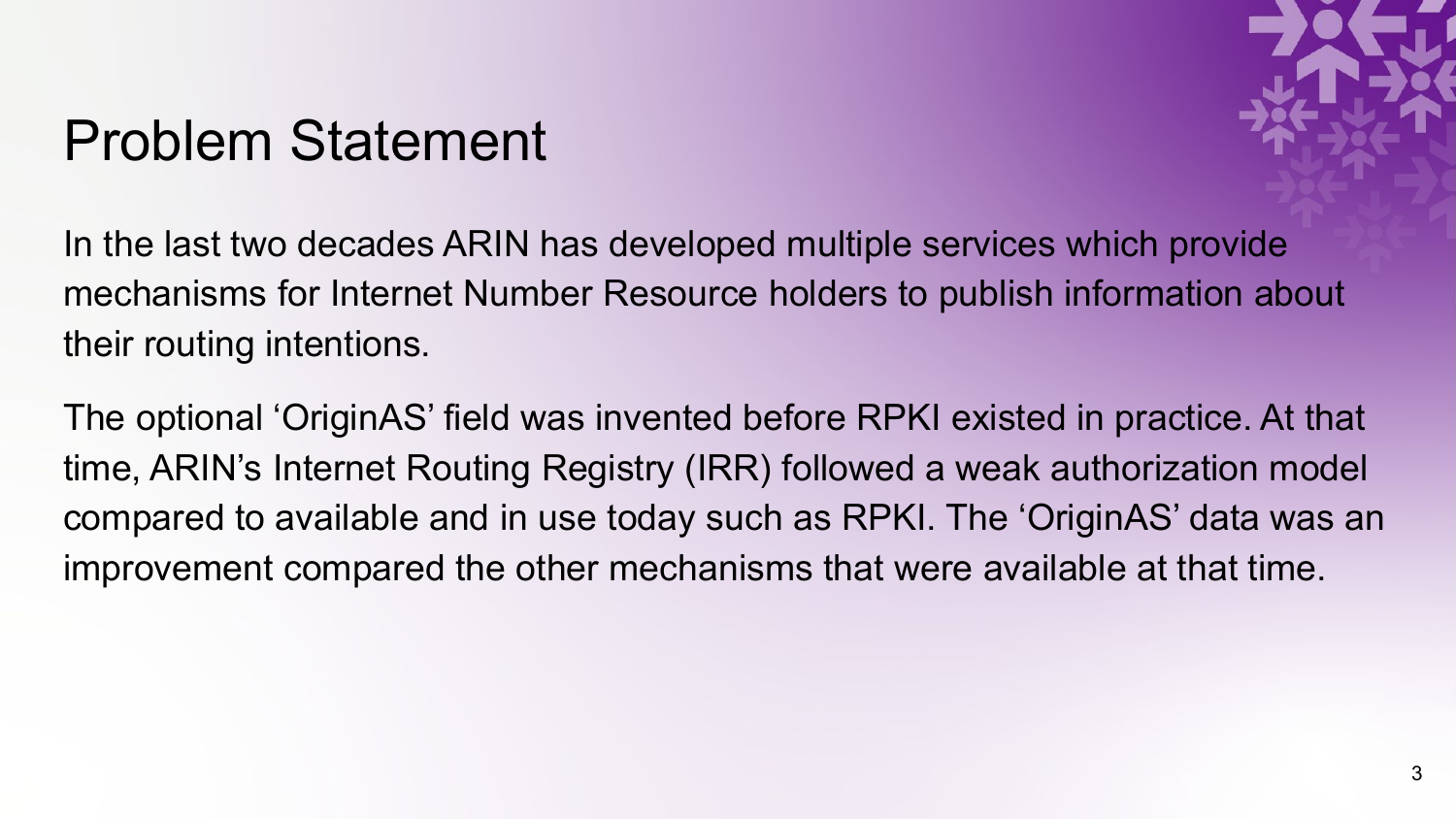#### Problem Statement



However, there are some issues with consumption of the data in the OriginAS field:

Consuming the 'OriginAS' field in a high-scale automated pipeline is challenging. The consumer needs to enter into a 'Bulk Whois Data' agreement with ARIN, download a multiple-gigabytes XML file (which is only generated once a day), parse this XML, and then extract the OriginAS field. Querying objects one-by-one via the HTTPS interface does not scale well.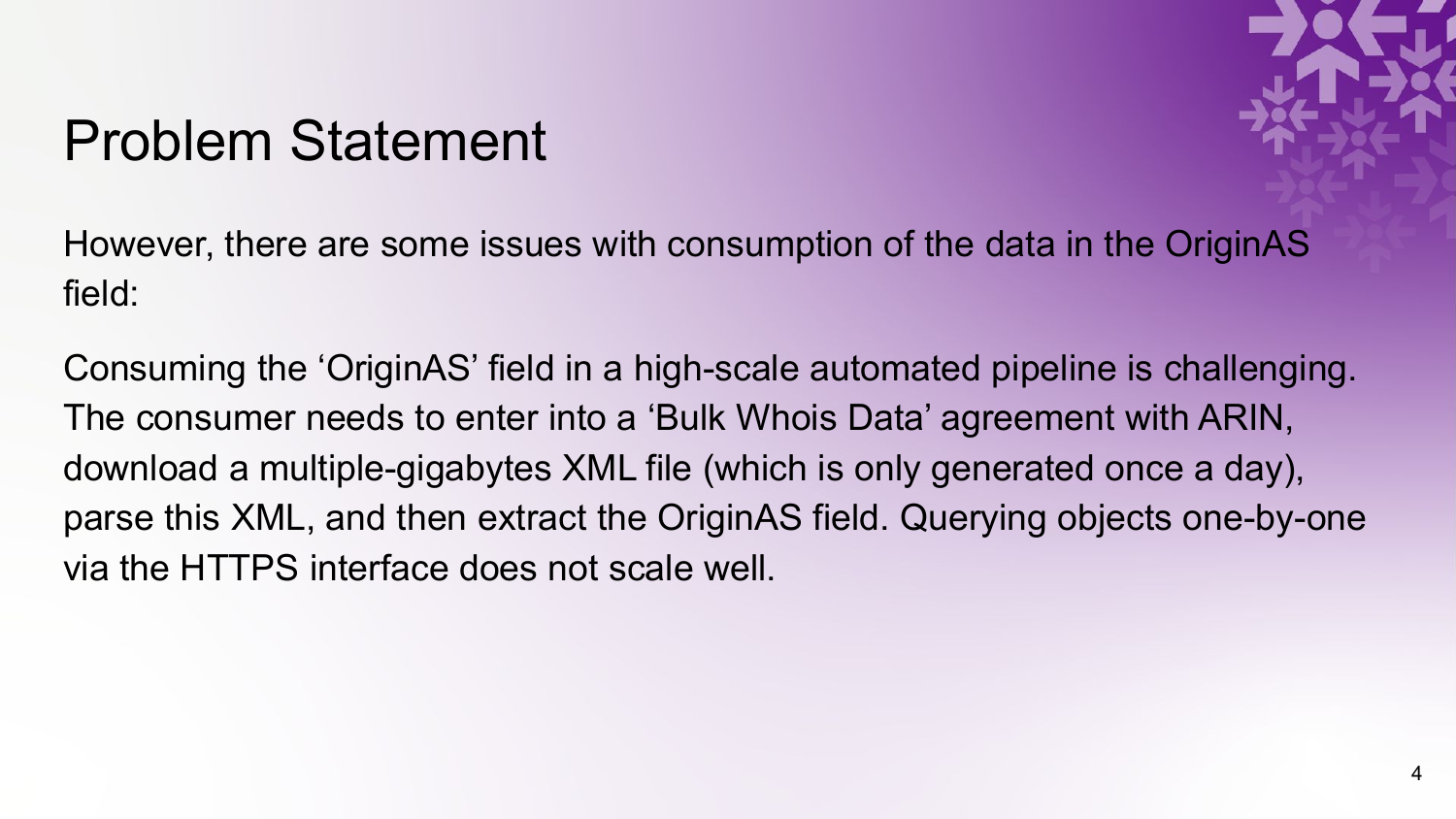### Policy Statement



Remove Section 3.5 "Autonomous System Originations" of the NRPM in its entirety.

Timetable for Implementation: One year after ARIN Board adoption.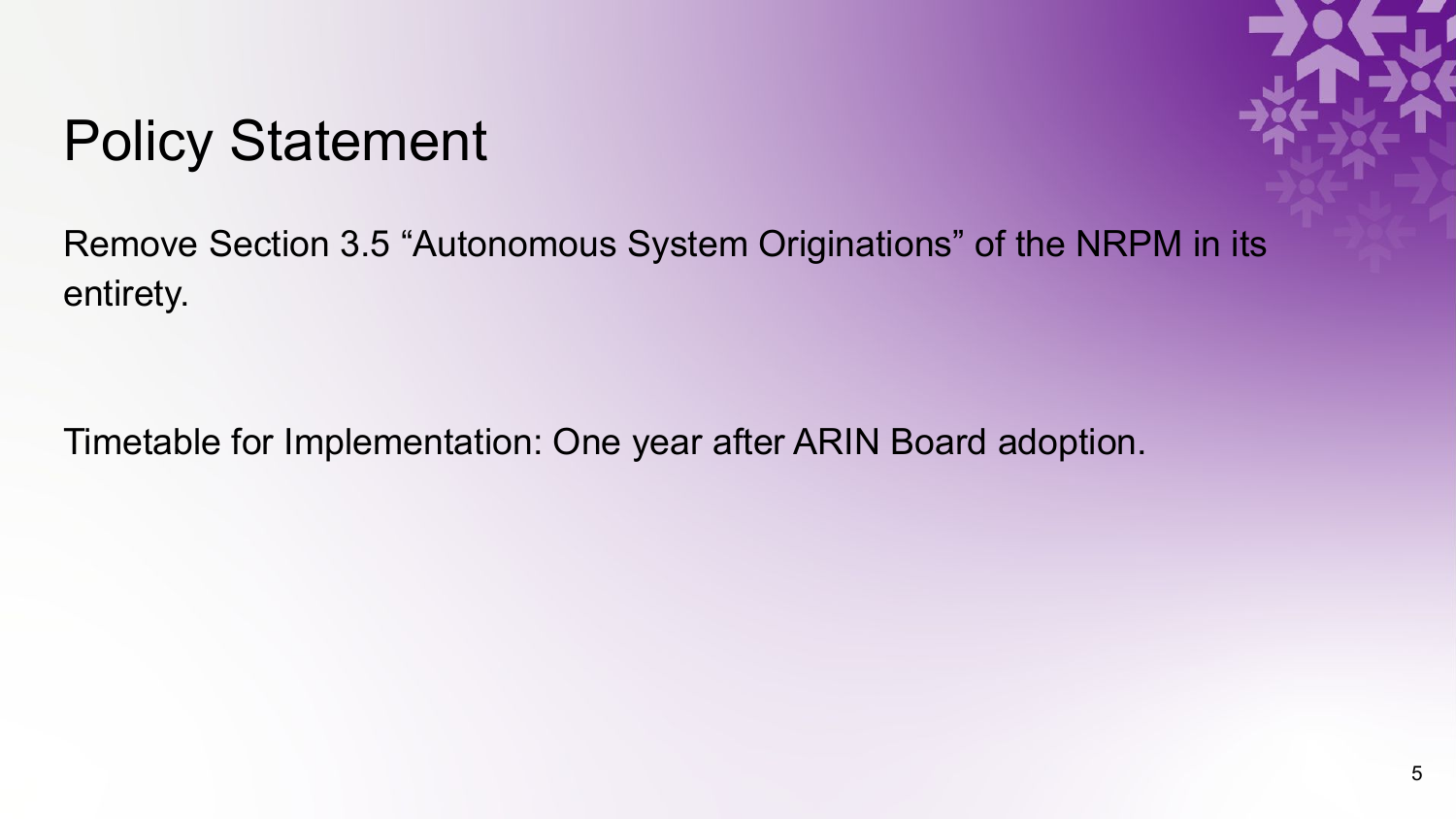# Questions for the Community

- Does the community support this proposal?
- Are there any members of the community that would be placed at a disadvantage by the adoption of this draft policy.